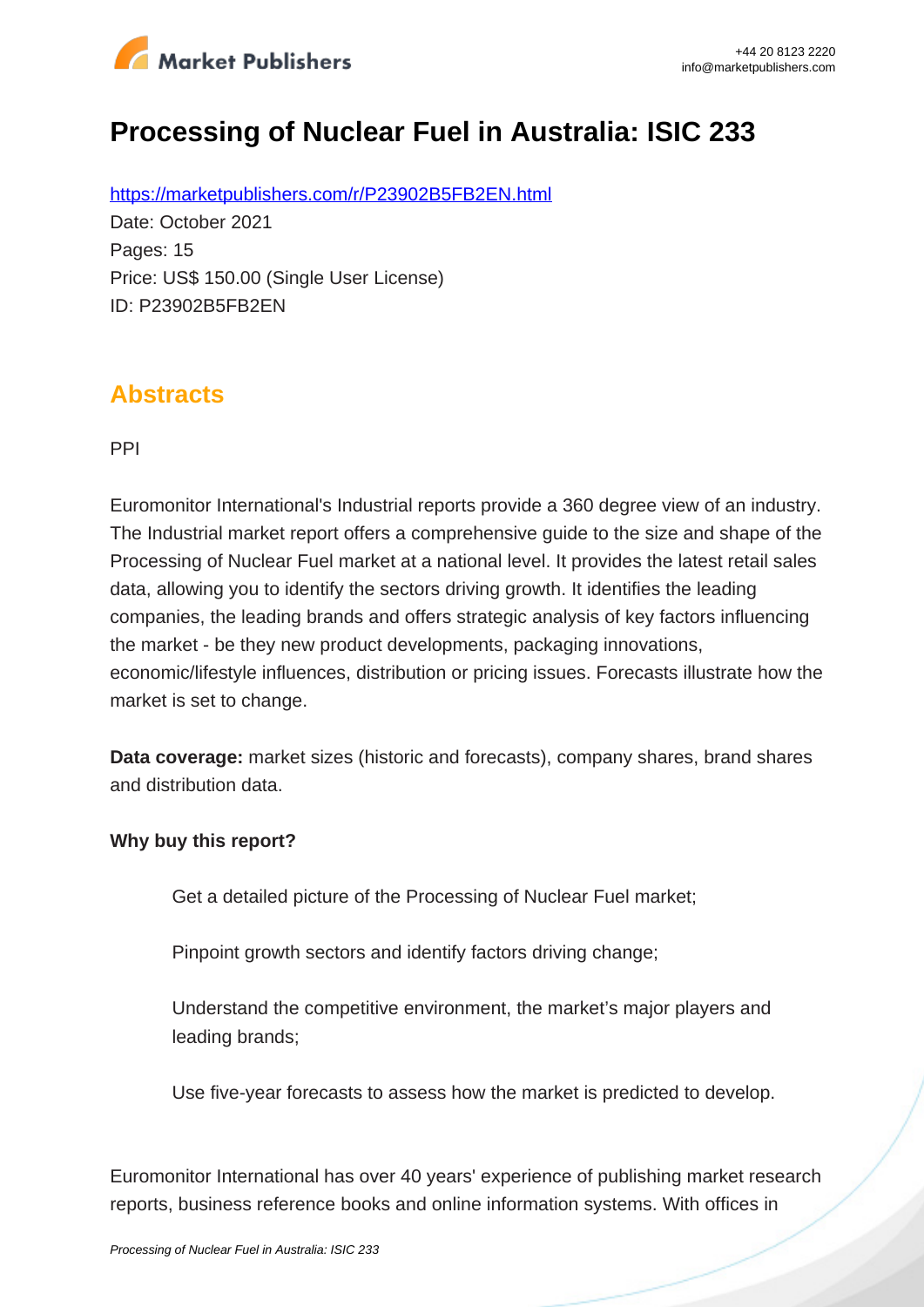

London, Chicago, Singapore, Shanghai, Vilnius, Dubai, Cape Town, Santiago, Sydney, Tokyo and Bangalore and a network of over 800 analysts worldwide, Euromonitor International has a unique capability to develop reliable information resources to help drive informed strategic planning.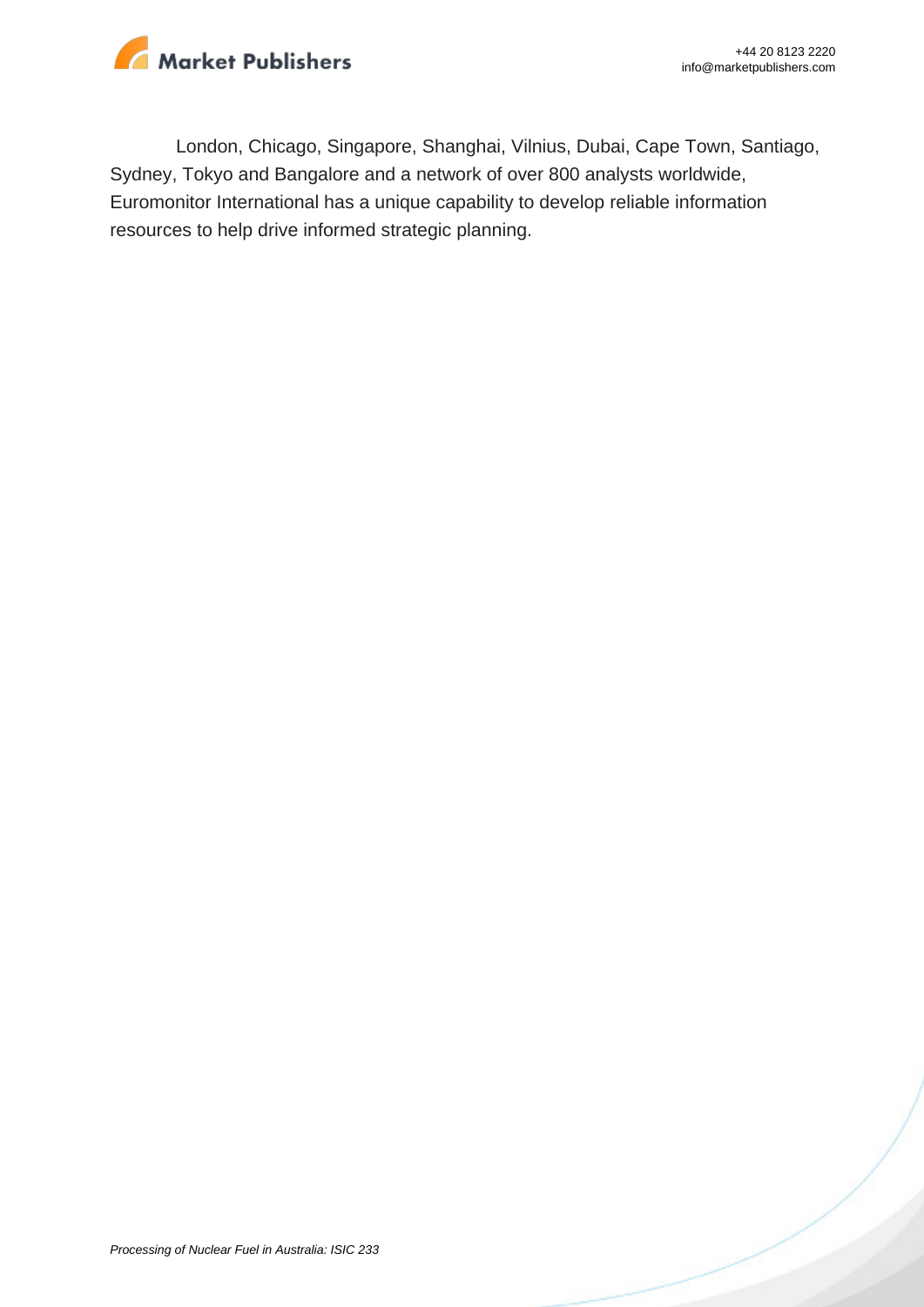

## **Contents**

PROCESSING OF NUCLEAR FUEL IN AUSTRALIA: ISIC 233 **HEADLINES** INDUSTRY OVERVIEW PRODUCTION SCORECARD Summary 1 Scorecard of Production Pillar 2020 CHART 1 Production Value Developed Countries Comparison 2020 CHART 2 Production Value per Capita Developed Countries Comparison 2020 CHART 3 Production Value Growth Developed Countries Comparison 2015-2025 CHART 4 Production Value 2015-2025 CHART 5 Production Value per Employee 2015-2020 CHART 6 Exports 2015-2020 CHART 7 Exports Developed Countries Comparison 2020 COST STRUCTURE CHART 8 Cost Structure 2015-2020 CHART 9 Profit and Profit Margin 2015-2020 CHART 10 Average Salary 2015-2020 CHART 11 Labour Costs and Employee Productivity Comparison 2015-2020 **FIRMOGRAPHICS** CHART 12 Number of Companies by Size 2015/2020 CHART 13 Competitive Landscape Structure by Company Size 2015/2020 CHART 14 Top Companies' Ranking 2015-2020 and % of Production Value 2020 MARKET OVERVIEW CONSUMPTION SCORECARD Summary 2 Scorecard of Consumption 2020 CHART 15 Market Size Developed Countries Comparison 2020 CHART 16 Market Size per Capita Developed Countries Comparison 2020 CHART 17 Market Size Growth Developed Countries Comparison 2015-2020 CHART 18 Market Structure by Buyer 2015-2020 CHART 19 Market Structure 2015-2020 CHART 20 Imports 2015-2020 CHART 21 Imports Developed Countries Comparison 2020 ATTRACTIVENESS INDEX CHART 22 Attractiveness Index in Selected Industries 2020 ECONOMIC CONTEXT AND LABOUR MARKET Summary 3 Economic Context and Labour Market 2020